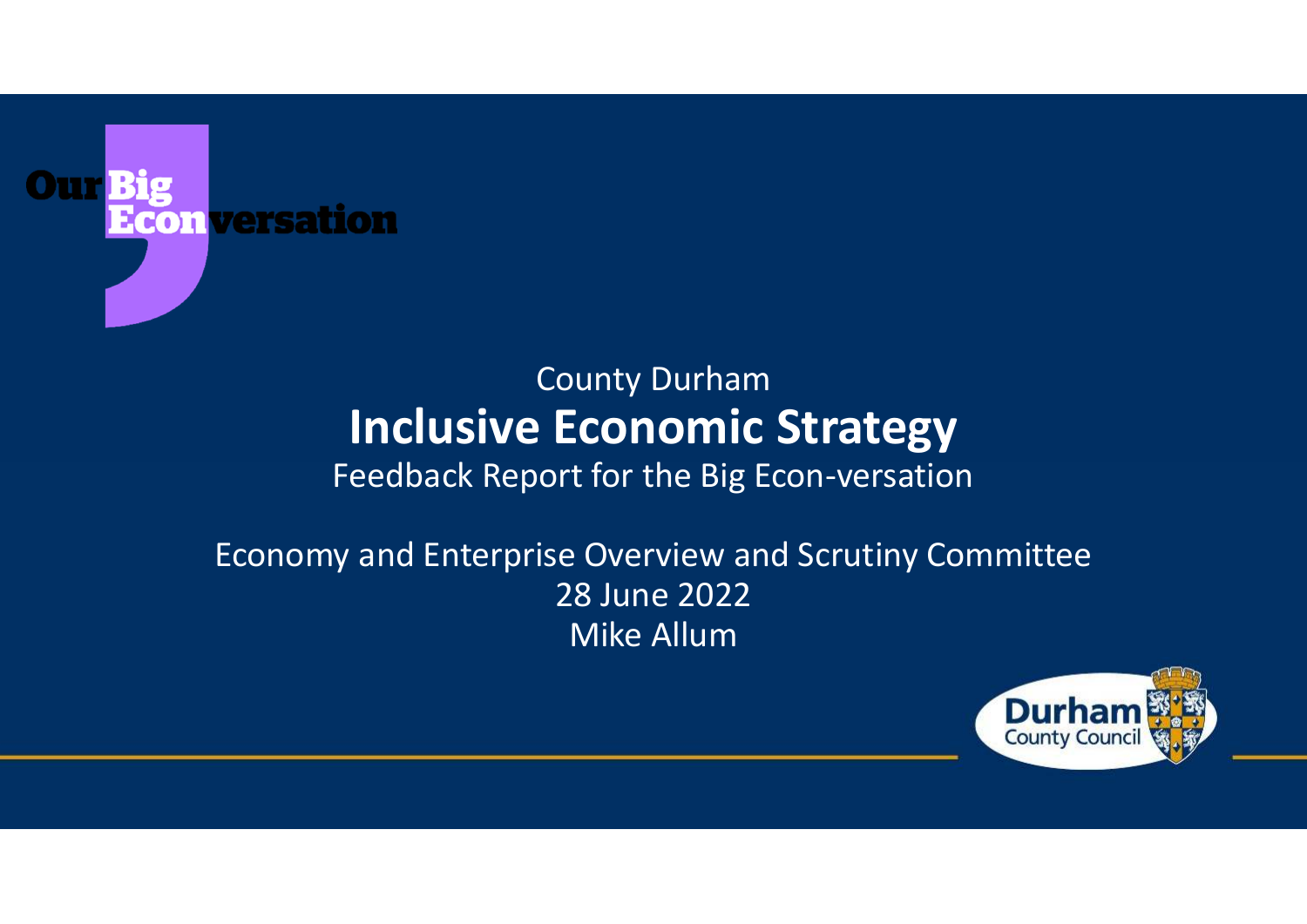# Why are we doing this?

- Developing the county's first inclusive economic strategy
- To respond to complexity of current environment with immediate and long term drivers of change
- Changing but uncertain governance and delivery structures in relation of Local Economic Partnerships and potential for a County Deal
- Expanded economic development role for the county, starting with with funding through Shared Prosperity Fund
- Opportunity of levelling up Funding prioritised for areas like County Durham a Tier 1 area for Levelling Up fund
- To build the delivery partnership the council as convener and sets strategy

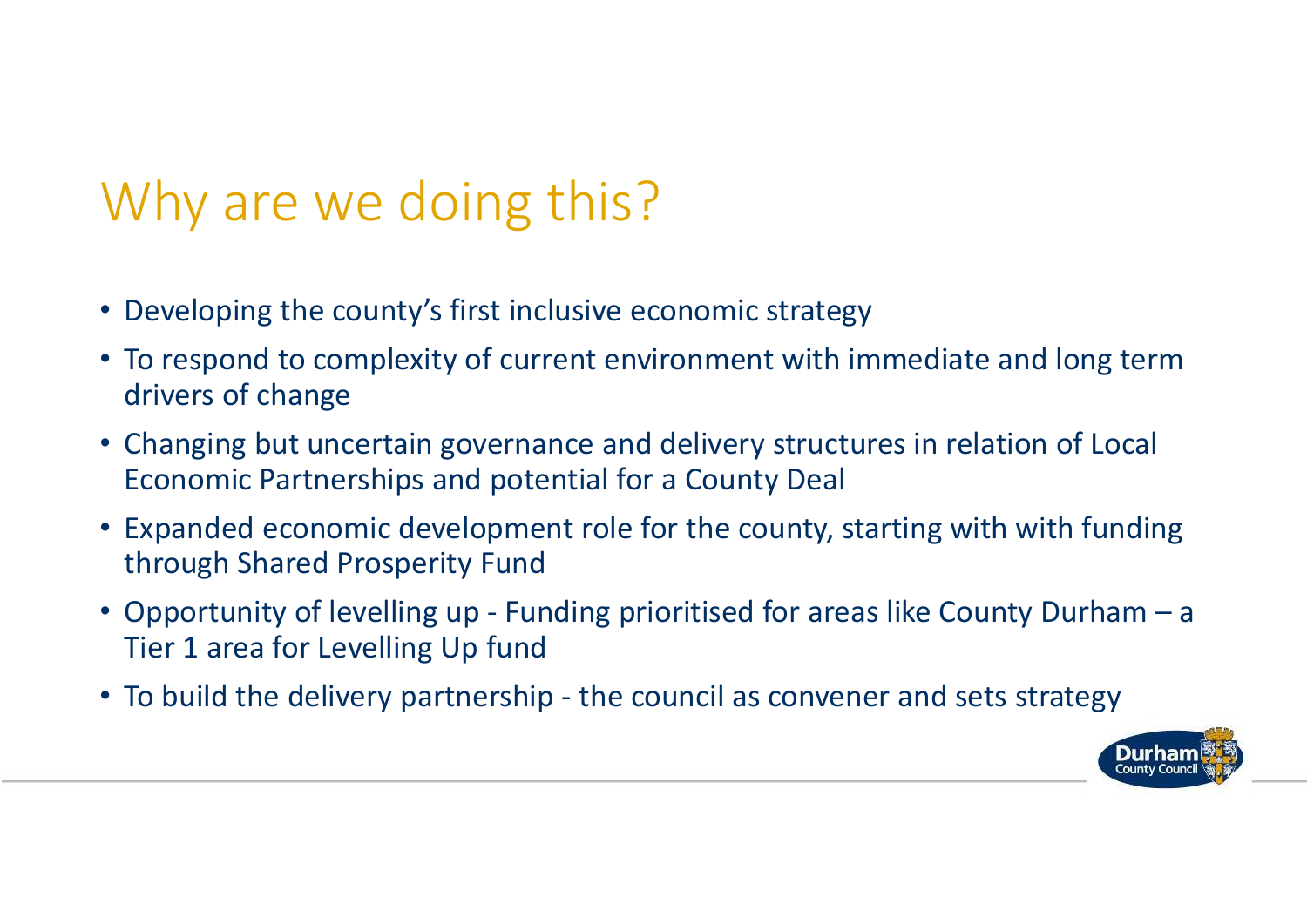#### Where we are now

- The focus now and over the coming month is to **think about the priorities and actions for the Strategy.**
- We are developing a long-list of ideas some of which we are already doing and some of which is new.
- We are looking to identify the gamechanger actions that will have biggest impact
- We need to prioritise what is realistic with current resources and capacity.

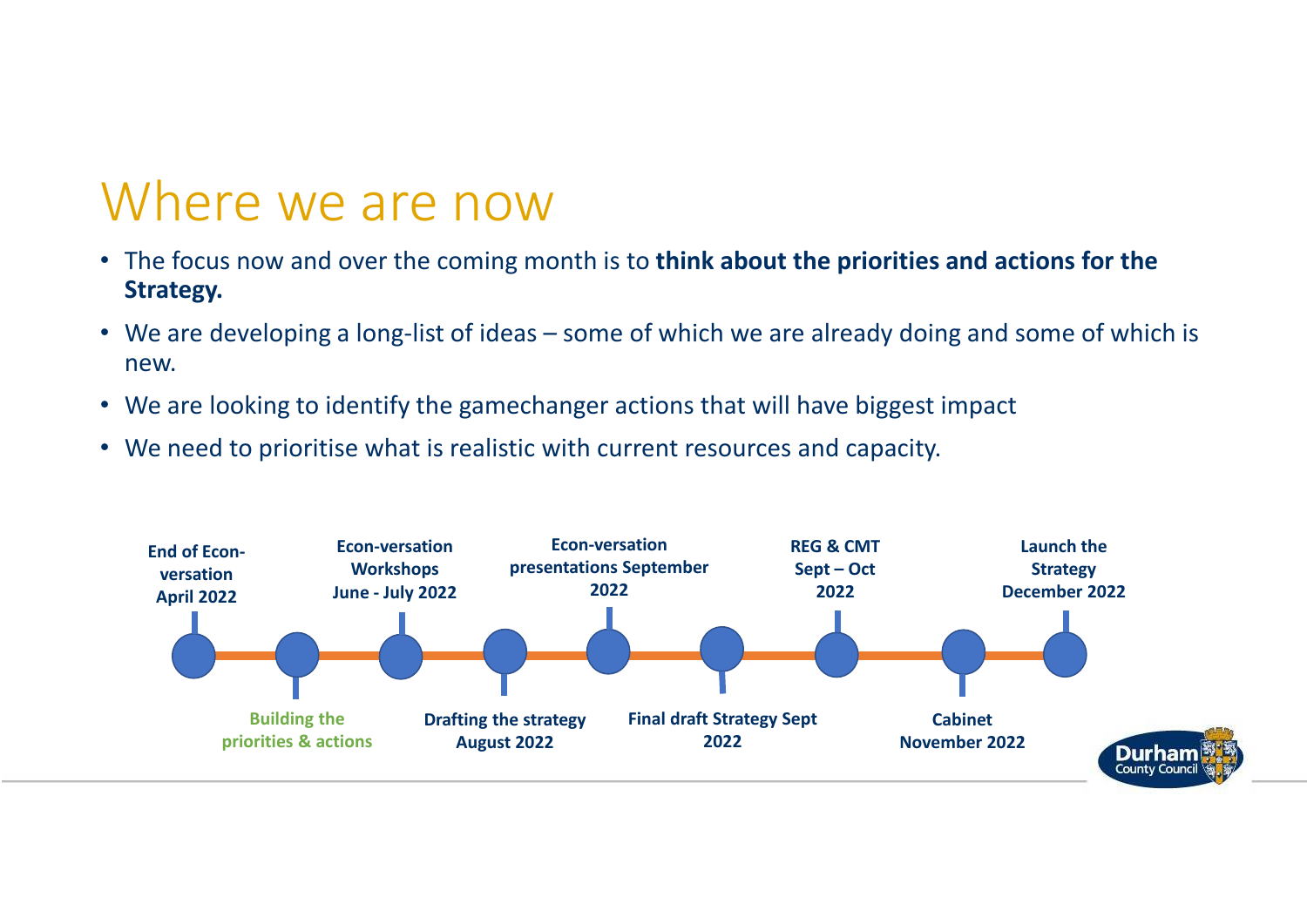#### **The Big Econ-versation**

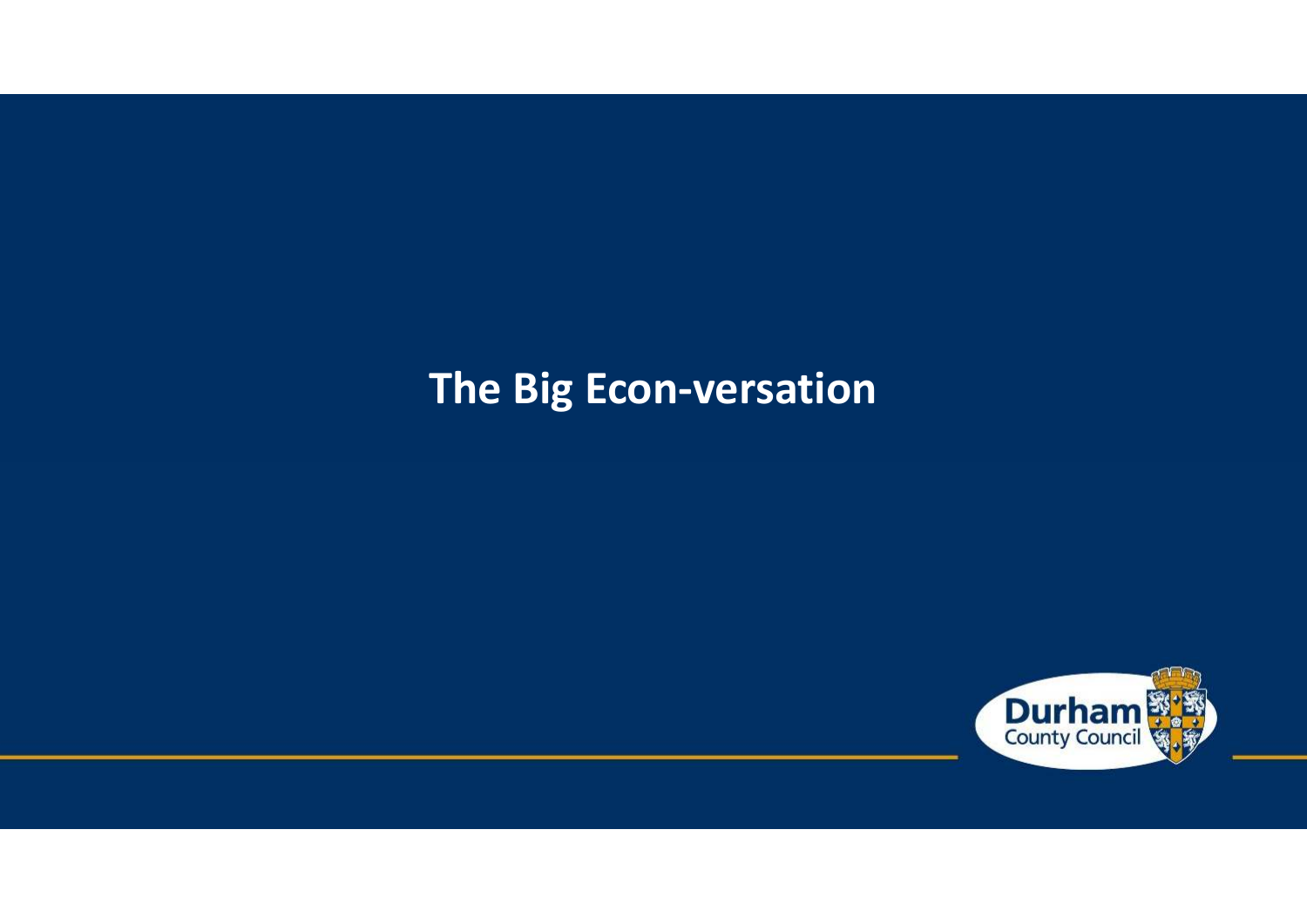### Summary of the Big Econ-versation



**Business, partnerships, anchor institutions & partners, community groups & residents and DCC staff & members**



**surveys completed**



**Promoted via web, social media, bus & radio**



**Over 1,500 people engaged through the conversations**



**86 workshops &** 



**Inclusive – diverse representation and online/offline reach**

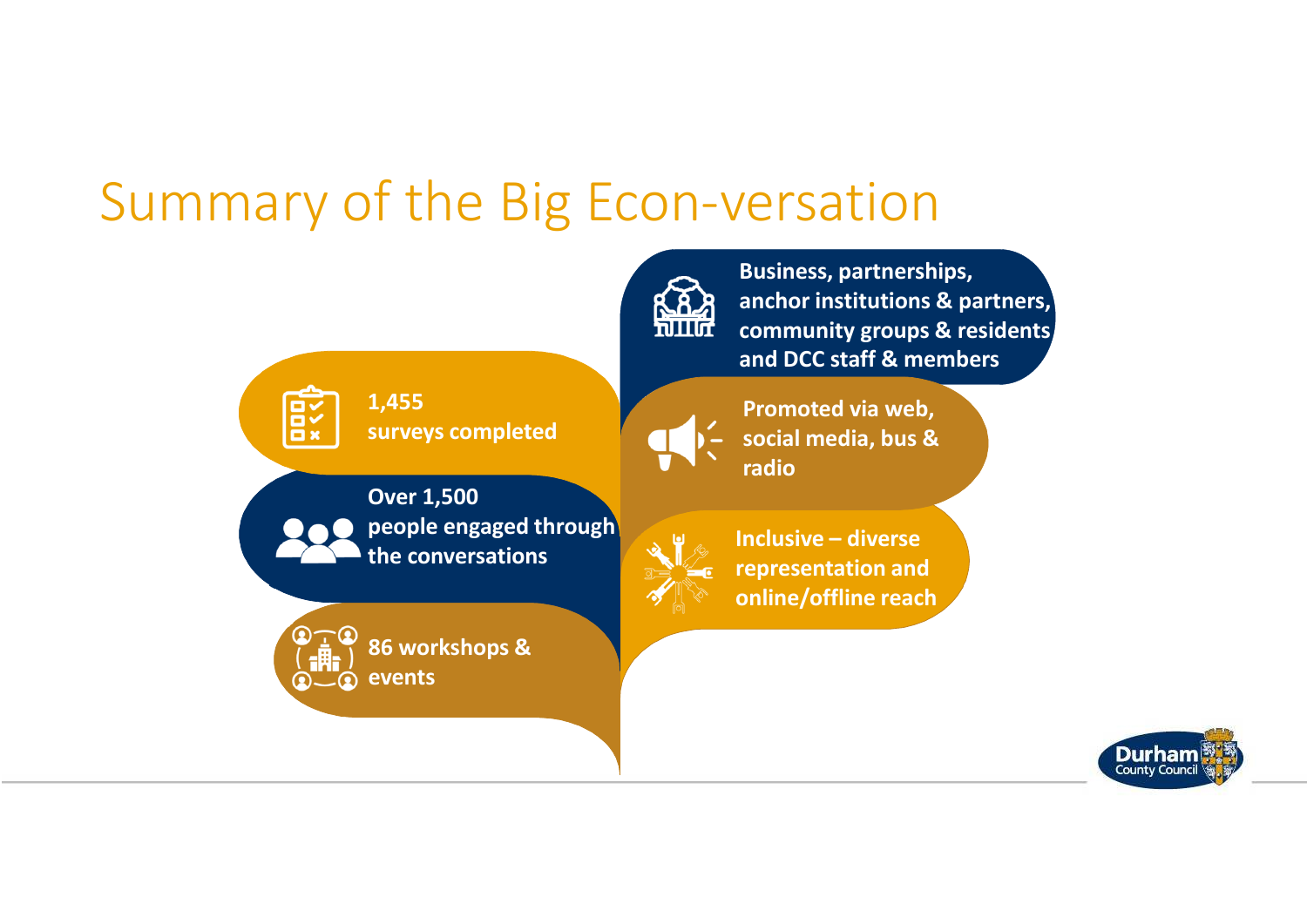# Main messages from the Big Econ-versation

- County Durham needs **more good quality jobs**
- These need to be **accessible to local people,** through improved **transport**, especially in rural areas and inclusive **skills provision**
- More needs to be done to **market and promote the county**
- **Investment in places is needed county-wide**, particularly in smaller towns and villages
- Green economy and **climate change** is seen by business to be an opportunity for growth, but caution this needs to not increase costs

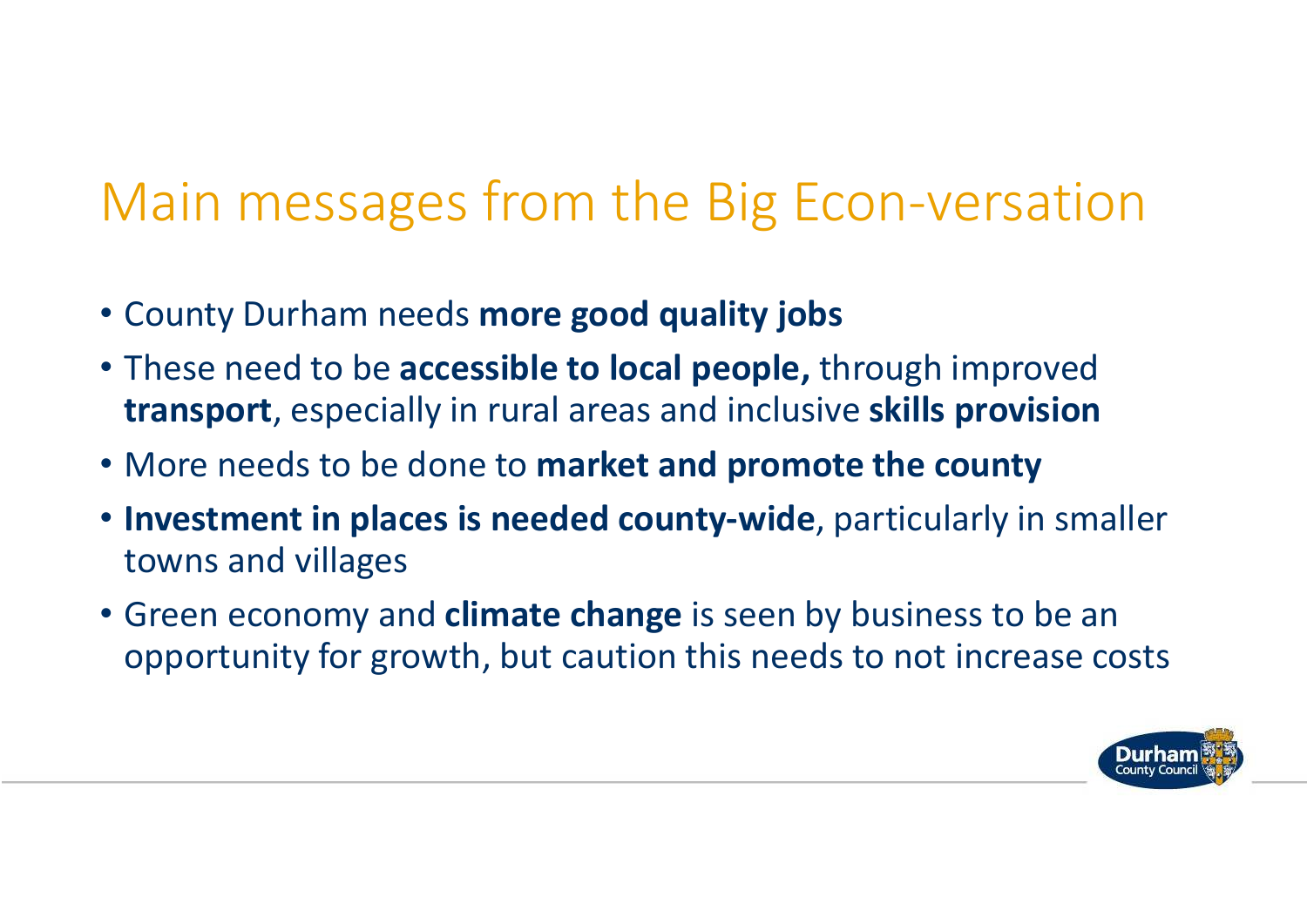### Resident Survey Summary

**"Most people I know travel large distances to their place of work or study, often in other counties."**

**"There are not enough wellpaying, high skilled jobs so many people commute for work or leave."** 

**"There has been a historic lack of investment in the area compared to other parts of the country."**



#### **1 in 3 respondents have faced barriers to good skills training, jobs & career progression**

**Approx. one quarter of respondents with a disability work full-time, compared to over half of non-disabled respondents** 



#### **More good quality jobs**

Is a major priority. Skilled people are leaving or commuting outside the county. Good quality jobs in the county are often inaccessible to local people.



#### **Public transport**

Is a major priority. The main barrier to economic opportunitiesespecially for rural communities.

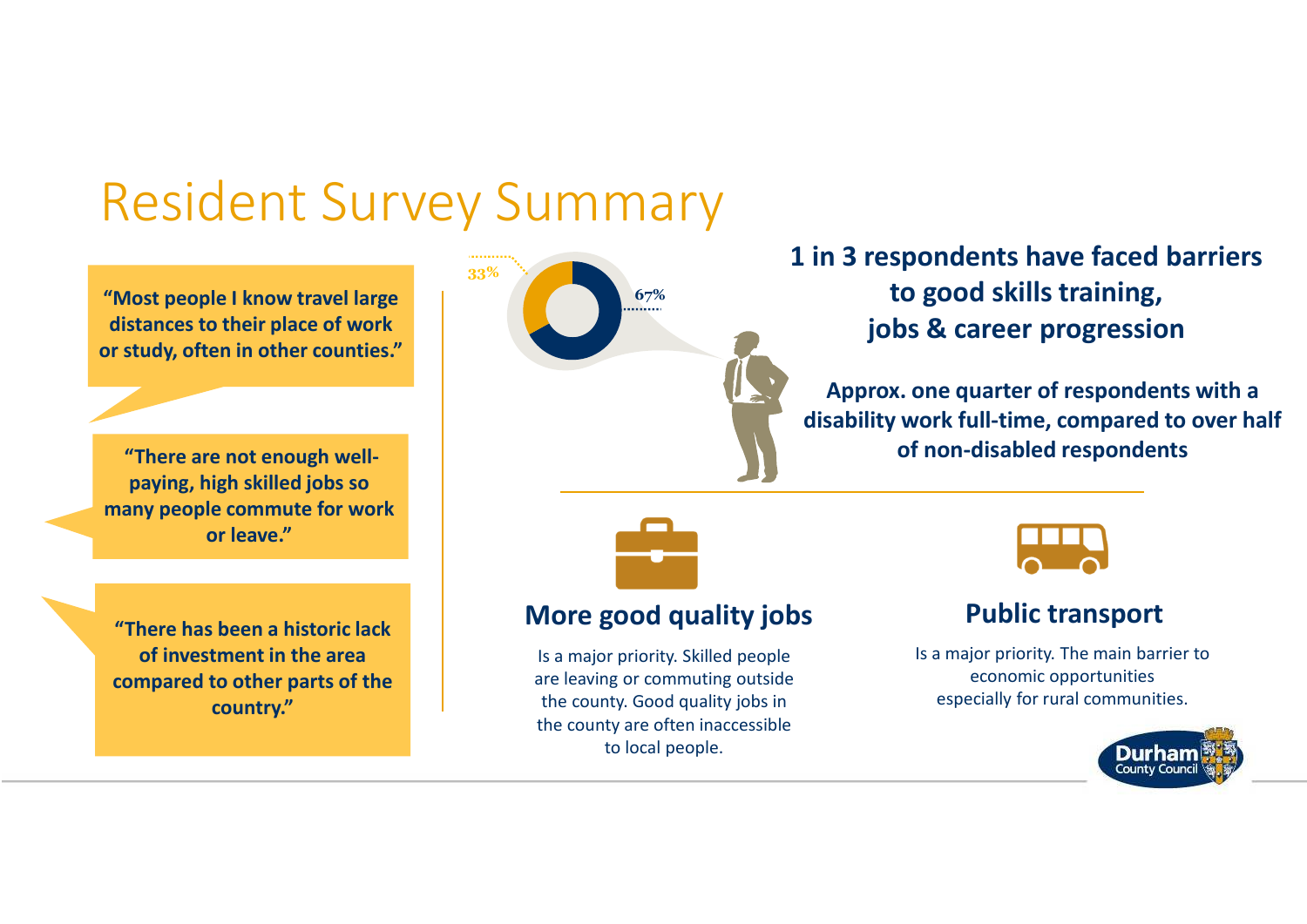### Access to education, training and jobs



*When asked if they had experienced barriers to accessing learning, training or finding a job, a third said that they had.*

Of those who reported experiencing barriers, the most common reasons included:

- •Poor **transport connectivity** or insufficient transport options, especially in rural areas.
- $\bullet$  **Lack of well paid, highly skilled, secure jobs and career opportunities** that offer progression in the county compared to other parts of the region and country.
- • <sup>A</sup>**lack of investment in the county** and concentration of existing investment in Durham City and larger towns rather than smaller towns and rural areas – a concern this was driving people out of the county
- •**Town centre decline,** linked to the reduction in local jobs.
- •A lack of investment in **education and skills with limited provision.**
- • **Limited retraining opportunities for older people**, as well as the **high cost** and **inflexible** nature of provision. The barriers for older people seeking employment opportunities was also raised.
- $\bullet$ Some residents said they would like to see **more support for disabilities and residents with special educational needs.**

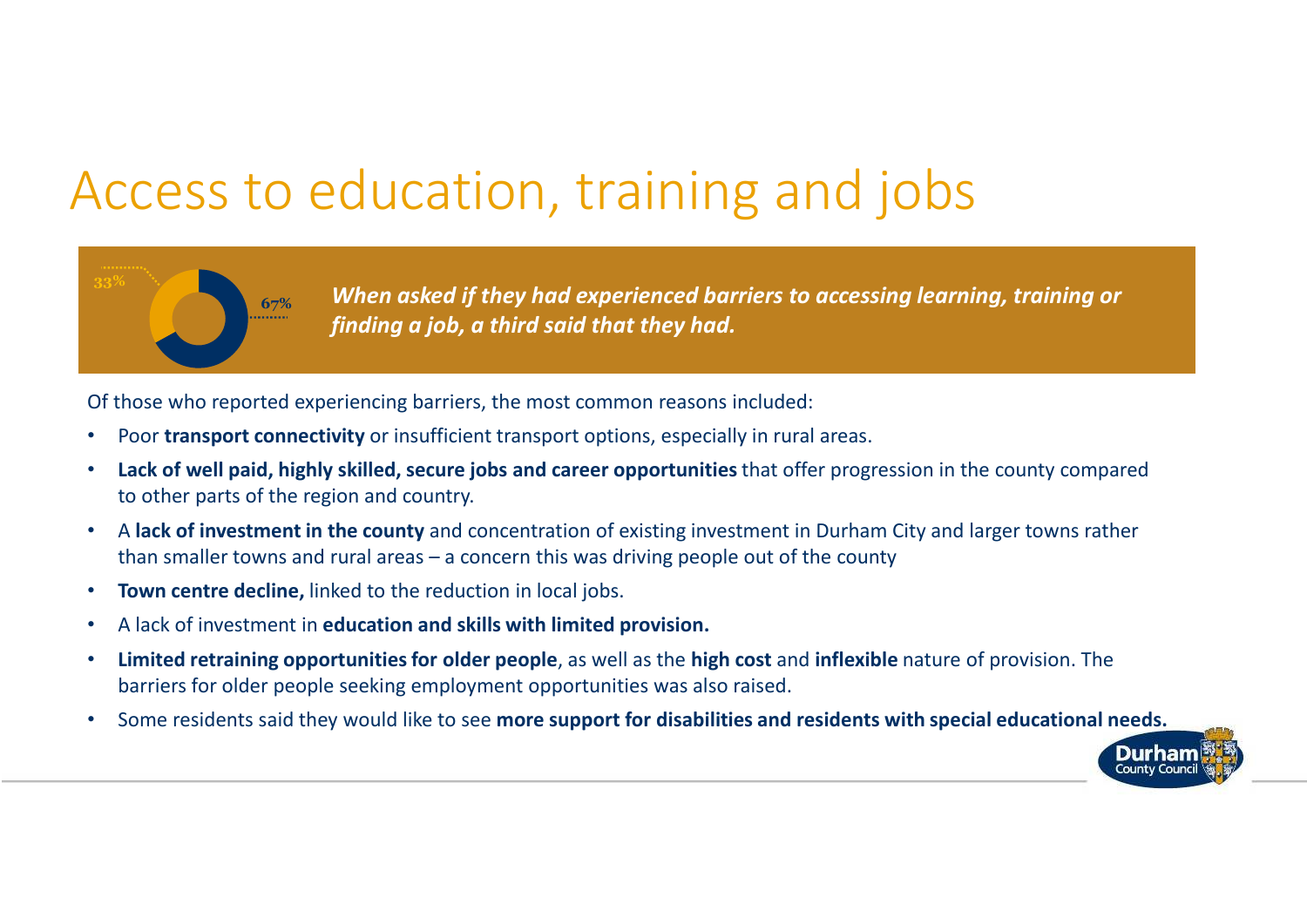

**Rusiness Survey Survey Survey Survey Survey Survey Survey Survey Survey Survey Survey Survey Survey Survey Survey Survey Survey Survey Survey Survey Survey Survey Survey Survey Survey Survey Survey Survey Survey Survey Su** 

Surveys **Residents survey**

Residents were asked to rate their priorities for the future across a range of areas.

The following 3 areas came out as top priorities for the future, with over 90% of respondents rating them as as either important or very important:

- •Improving town centres
- •Training the workforce
- •Supporting an ageing population

Important or very important

| Improving town centres                       | 93% |  |
|----------------------------------------------|-----|--|
| Training the workforce                       | 91% |  |
| Supporting an ageing population              | 90% |  |
| Improving public transport                   | 86% |  |
| Retaining young people                       | 85% |  |
| Attracting higher paying jobs                | 83% |  |
| Improving digital infrastructure/broadband   | 82% |  |
| Encouraging entrepreneurship                 | 78% |  |
| Focusing on the green economy/Climate Change | 76% |  |
| Increasing & improving tourism offer         | 70% |  |
| Recovering from COVID-19                     | 69% |  |
| <b>Building new homes</b>                    | 46% |  |

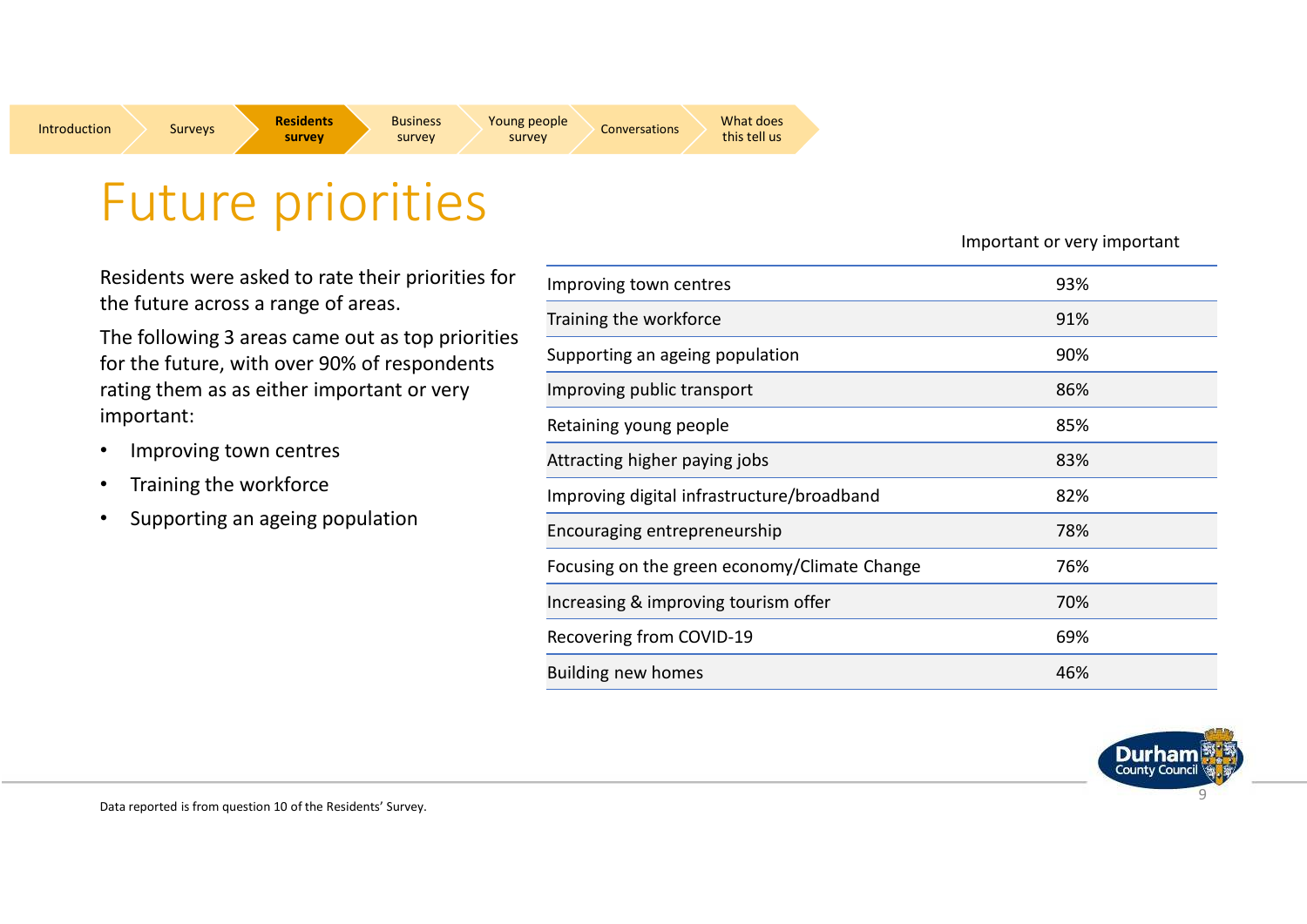### Business Survey Summary

**"My business is in County Durham because I am proud of where I live "**

- Small Education sector business

**"We have a good network and infrastructure for supporting businesses here"**

- Large services business

**"County Durham has relatively low wages and a low cost of living"**

- Small Public Administration business

#### **Raising capital**

Top challenge faced by start ups

#### **Skilled workforce**

Top need to improve productivity

#### **Skills, promotion of the county and town centres**Key to economic growth

**One third** of businesses say Covid-19 has had a major negative impact on the county



- Major negative impact Minor negative impact
- **Little or no impact Minor positive impact**
- **Major positive impact**

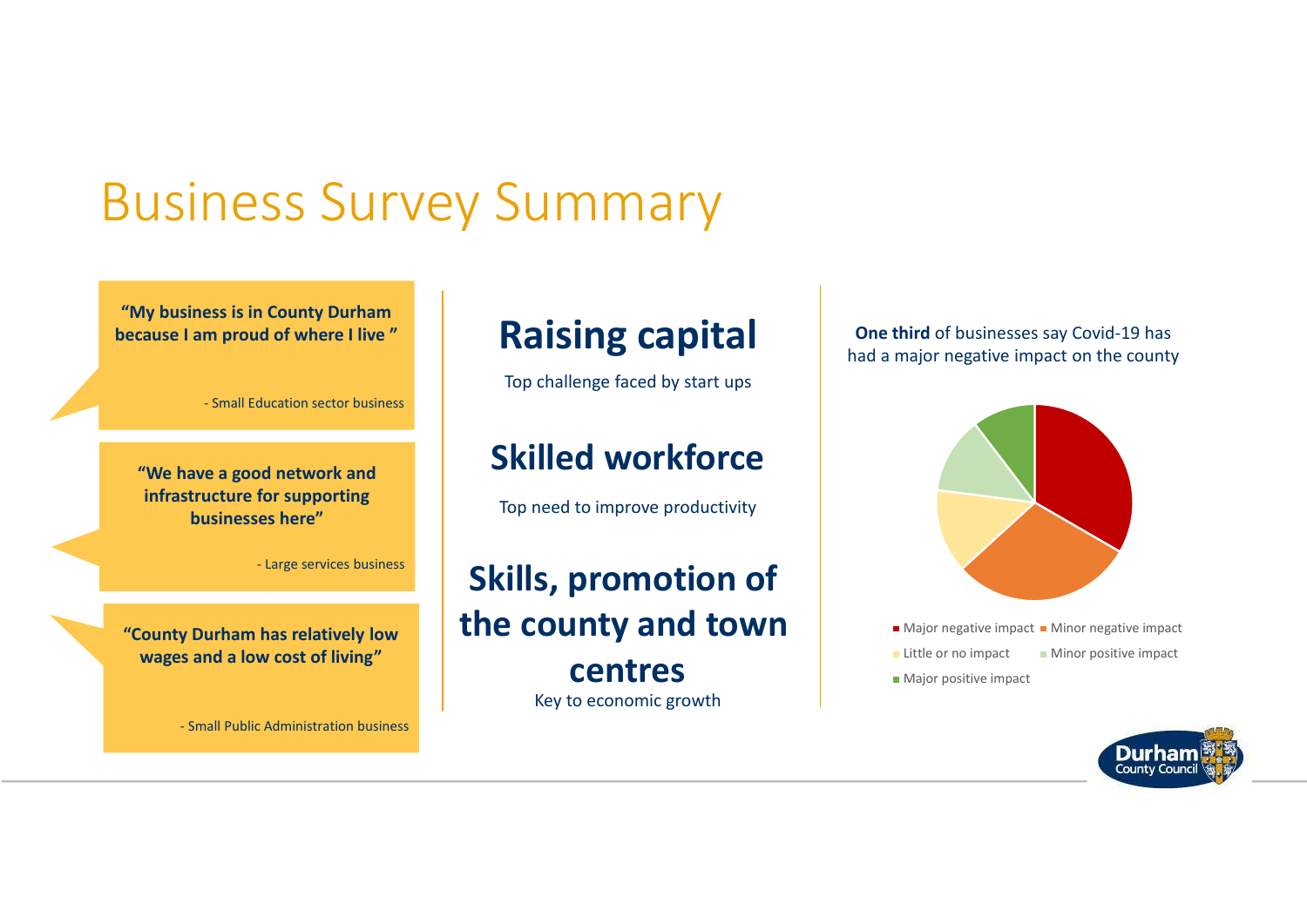### Advantages of being in County Durham

When asked about the advantages of being in the county, businesses highlighted local people, quality of life, good business support and networks, and the transport links and location.



Data reported is from question 6 of the Business Survey.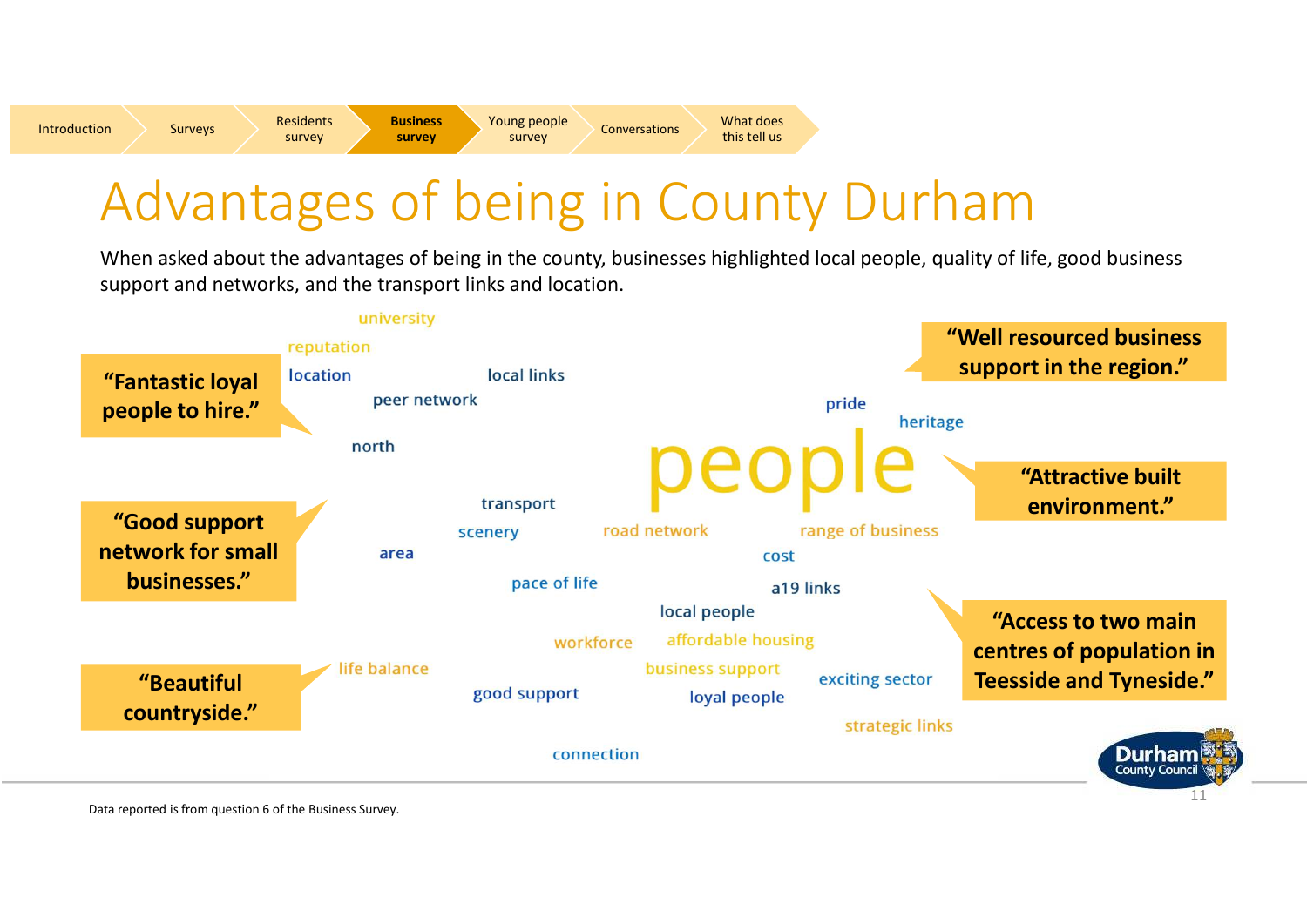**Residents**<br>Survey **Business** 

 $\begin{array}{c} \mathsf{y} \\ \mathsf{y} \end{array}$  Survey Survey Conversations  $\begin{array}{c} \mathsf{What does} \\ \mathsf{this} \ \mathsf{t} \end{array}$ 

# Challenges of being in County Durham

One of the main challenges identified by businesses was investment, particularly accessing growth finance and support for staff skills training. Other businesses mentioned skills shortages, employment space, perceptions of the county, low innovation, and deprivation and town centre decline.



Data reported is from question 7 of the Business Survey.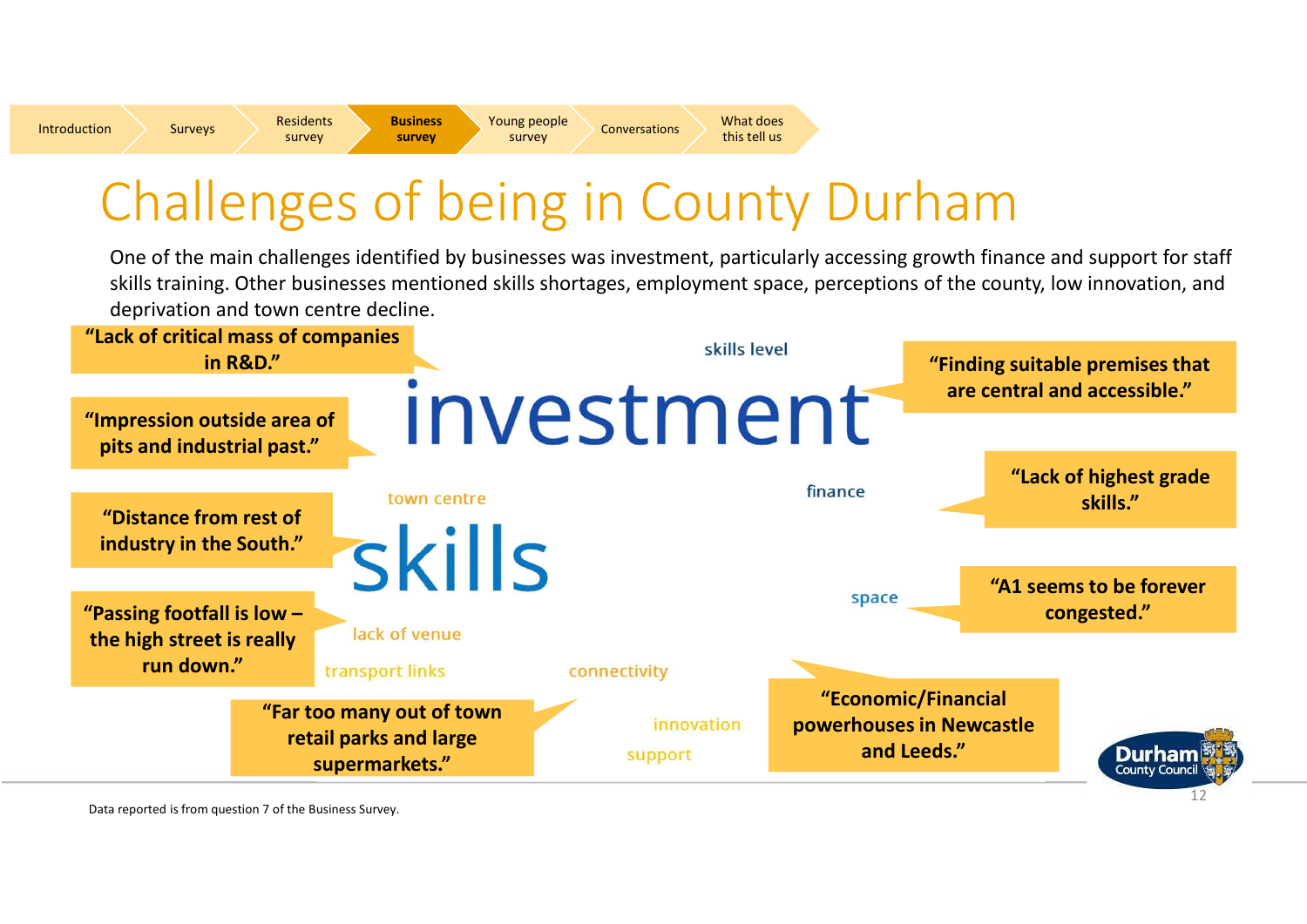# Improving productivity

Businesses were asked what would improve the productivity of their workforce: 45% highlighted the availability of a suitably skilled workforce as a challenge, 40% identified transport and 38% chose access to finance. Of the 21% that selected 'other',some respondents referred to business support and networking, and access to employment sites and land.



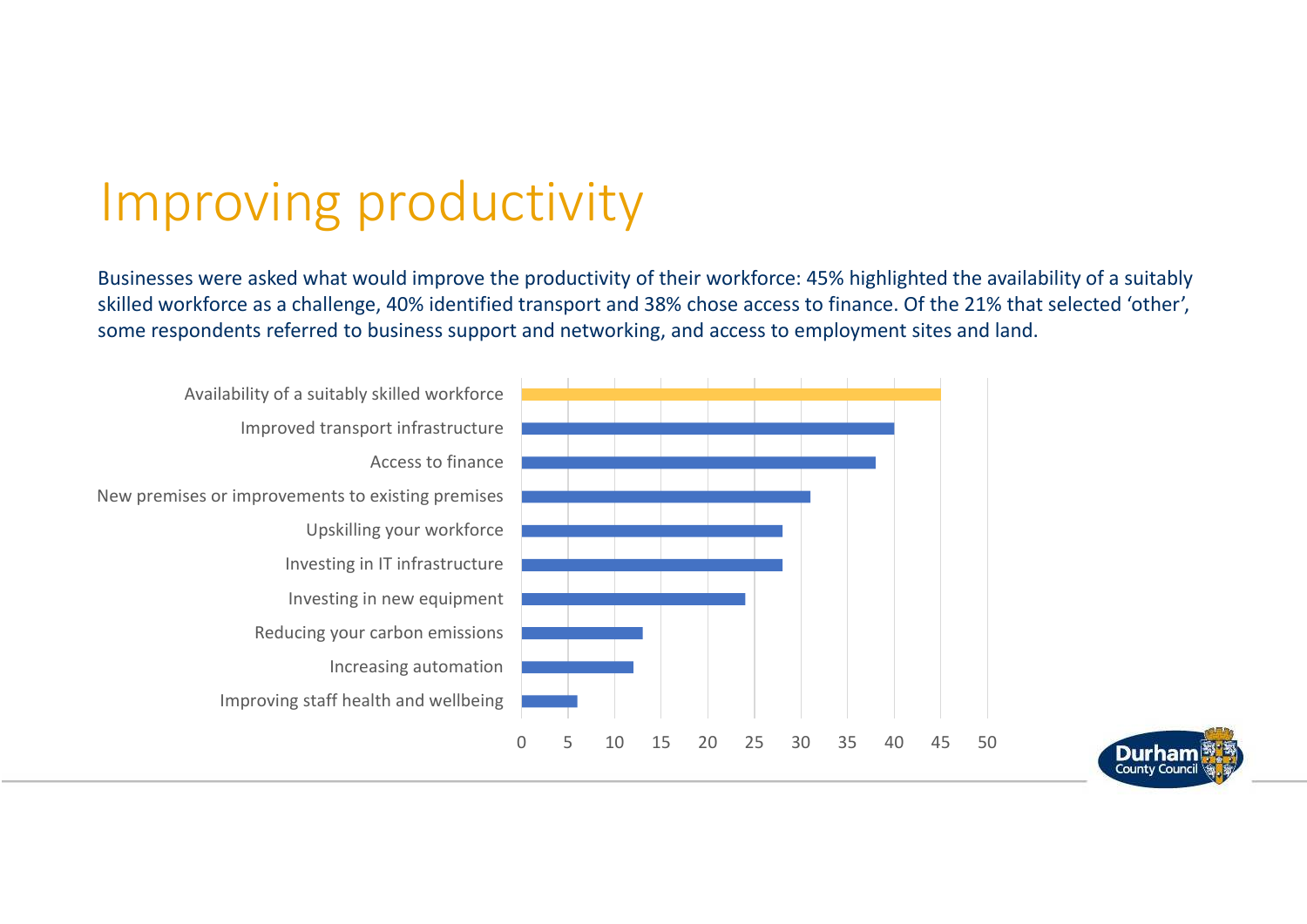# Future growth sectors

Many businesses see manufacturing as a future growth sector for the economy, highlighting green, renewables and electric vehicles. Tourism also featured, as well as financial services and digital.

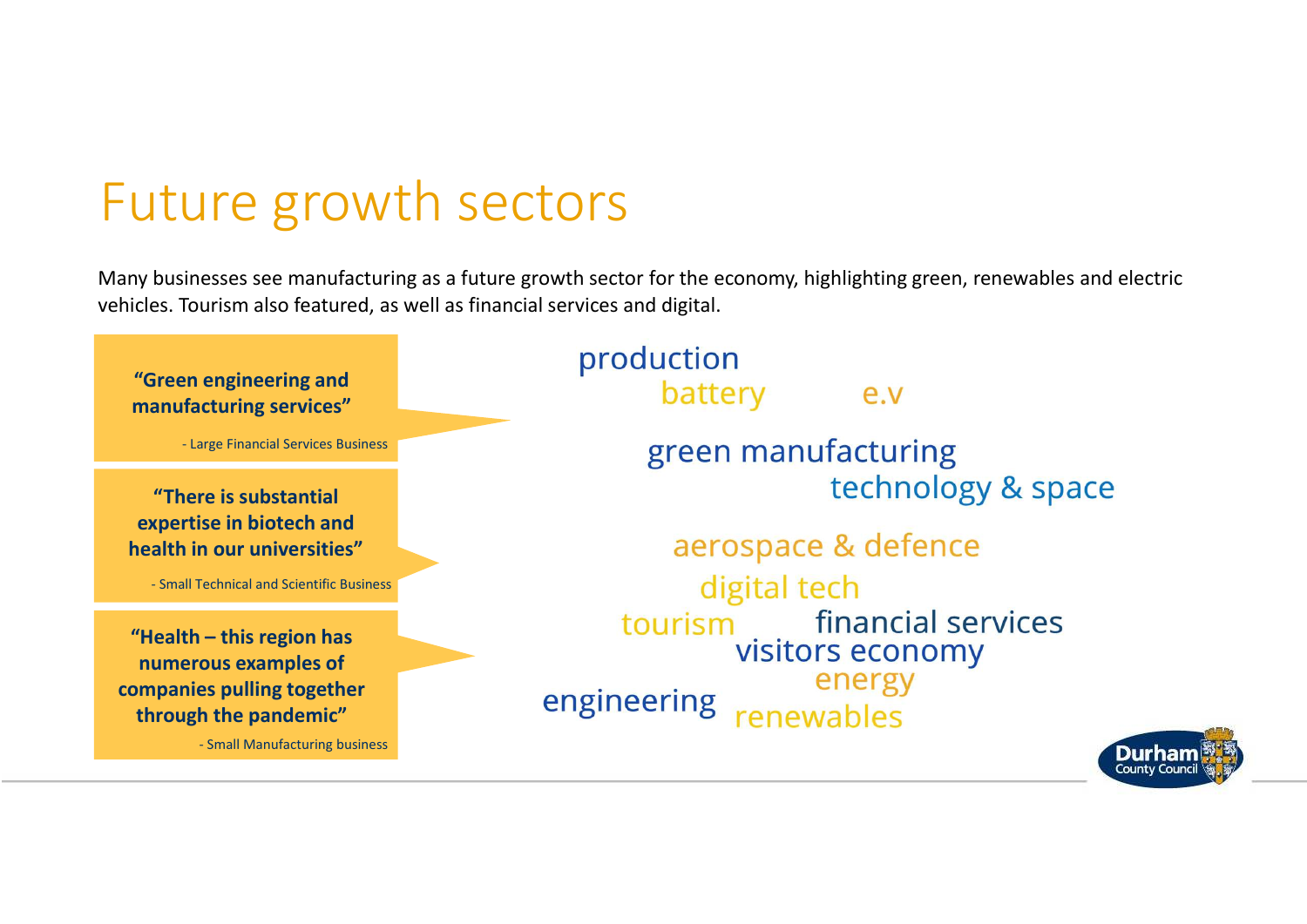### Young People Survey Summary

**"I'd like to go to a University outside of Durham as I would like to study something vocational & the University here is very academic."**

**"I don't know where I want to live; it will depend on work opportunities but I'd like to stay in Durham near my family and friends."**

**"Being happy and inspiring others are the most important things about work"**

#### **Go to university**

The most common aspiration for young people post-school/six form

#### **c. 57%**

 Of those who plan to go to a university, said they would go to one outside of the county

#### **54%**

 Said they could not or are unsure they could pursue their chosen career or business idea in the county

#### **67%**

 Said 'doing something interesting' mattered more than pay or location when choosing a career

What support young people would like to help them pursue their chosen career or business idea…



- **More employment opportunities**
- Wider choice of education/training courses
- More market leading employers
- More work experience/apprenticeship opportunities
- **More equal opportunities**
- Other
- Don't know

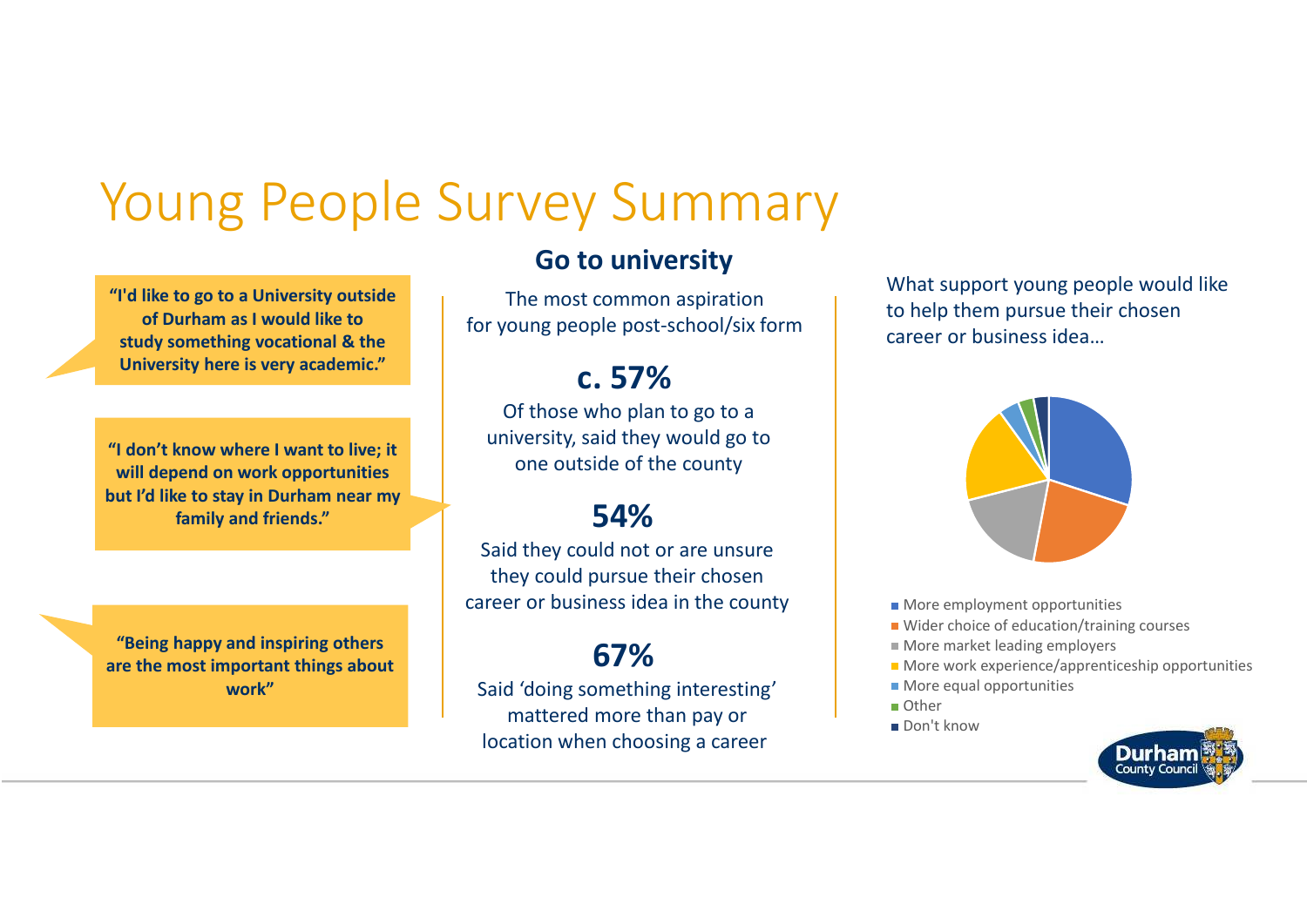Conversations What does

### Next steps after full-time education

Young people were asked about their plans after leaving fulltime education:

- Almost one third of young people surveyed wanted to go to university
- $\bullet$  Almost a quarter thought they would do an apprenticeship
- About one in five thought they would go into full-time employment

Of those that ticked 'Other', many respondents said 'College', reflecting the younger age of some respondents with 37% aged 15-16 years and 36% aged 11-14.

|                      | % of respondents |
|----------------------|------------------|
| University           | 32%              |
| Don't know           | 25%              |
| Apprenticeship       | 23%              |
| Full time employment | 21%              |
| <b>Travel</b>        | 10%              |
| Other                | 6%               |

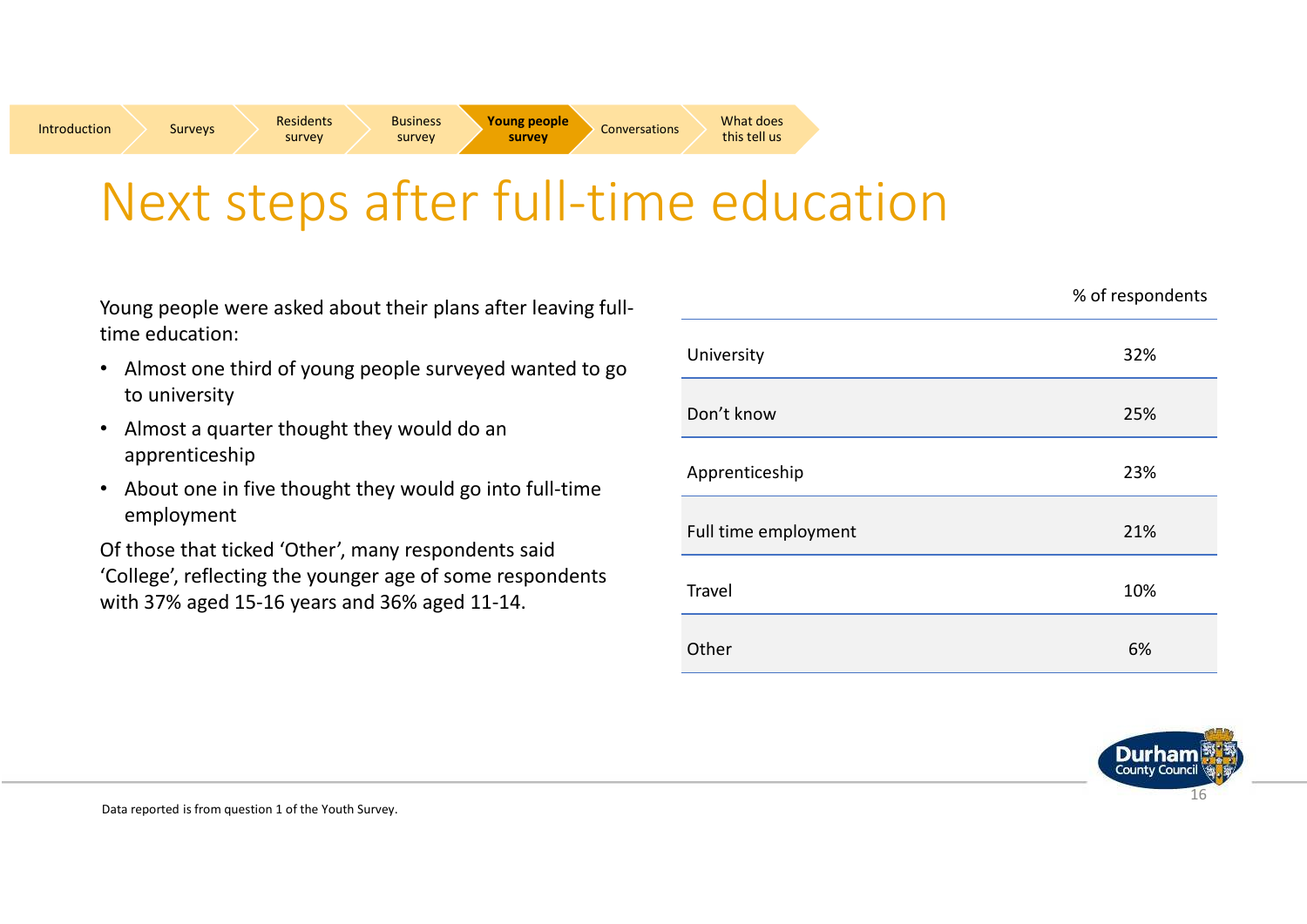### Future jobs and business ideas

Young people were asked about their future plans. They provided a wide range of jobs and business ideas, including teaching, working in public services, construction, law and the creative sector.

In response to what young people felt is needed in County Durham to help them get a job or start a business idea, suggestions included:



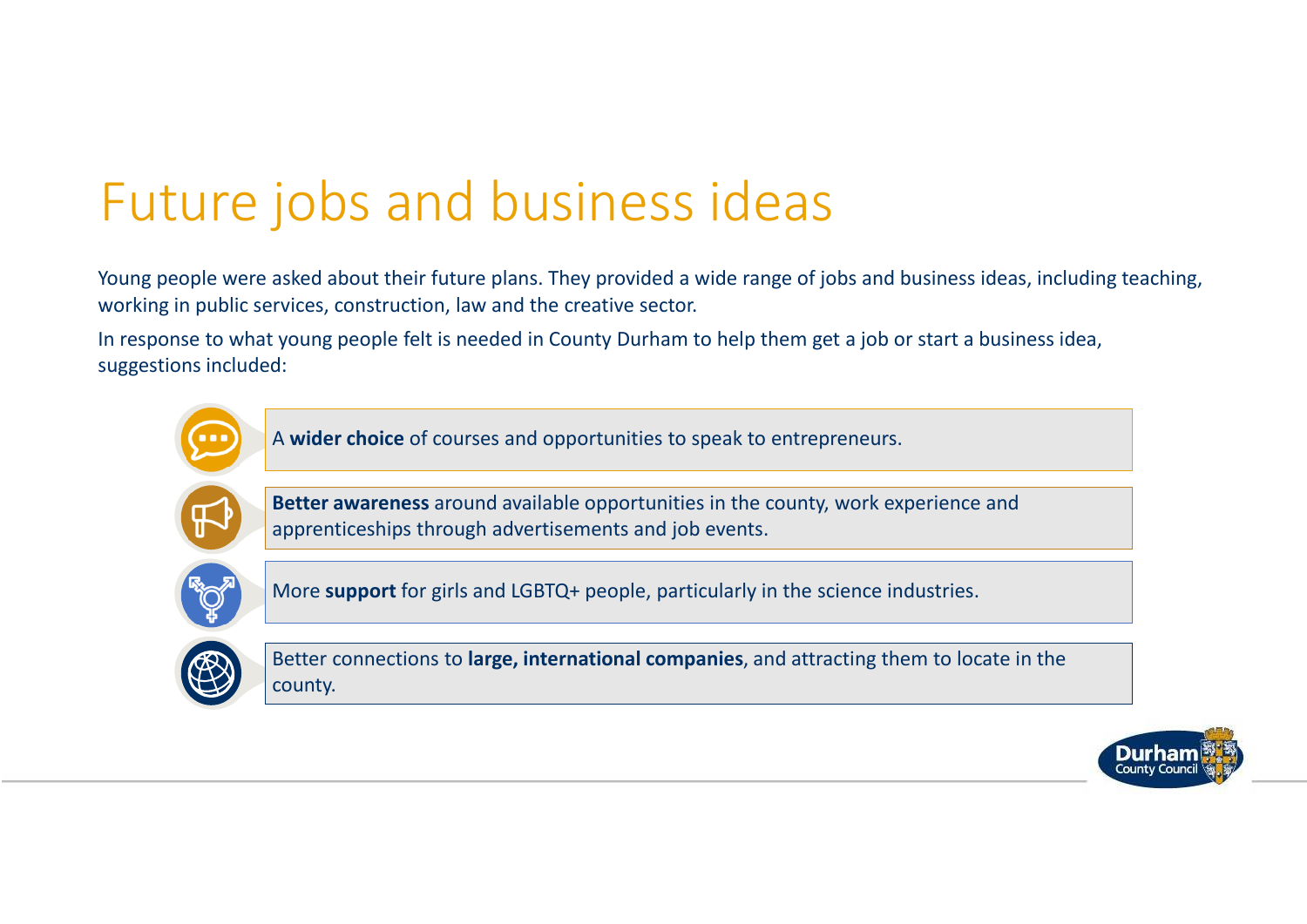### Approach to the conversations

- As part of the Big Econ-versation, conversations were held with a diverse range of groups to ensure that the process was as inclusive as possible. This included business, partnerships, anchor institutions and partners, and community groups and residents
- The structure and format of conversations varied and included attendance at meetings and events, presentations with Q&A, and workshops.
- • Most conversations covered the challenges facing the groups, but topics and questions varied according to the type of organisation taking part in the event:
	- • **Businesses** – business support, employment plans & challenges, investment plans, and start ups and growth opportunities.
	- **Partnerships, anchor institutions & partners**  Levelling up priorities, housing, poverty, health, skills & education priorities.
	- **Community groups & residents**  safety, town centres and neighborhoods, voluntary & community sector, education & skills, housing, culture and leisure.

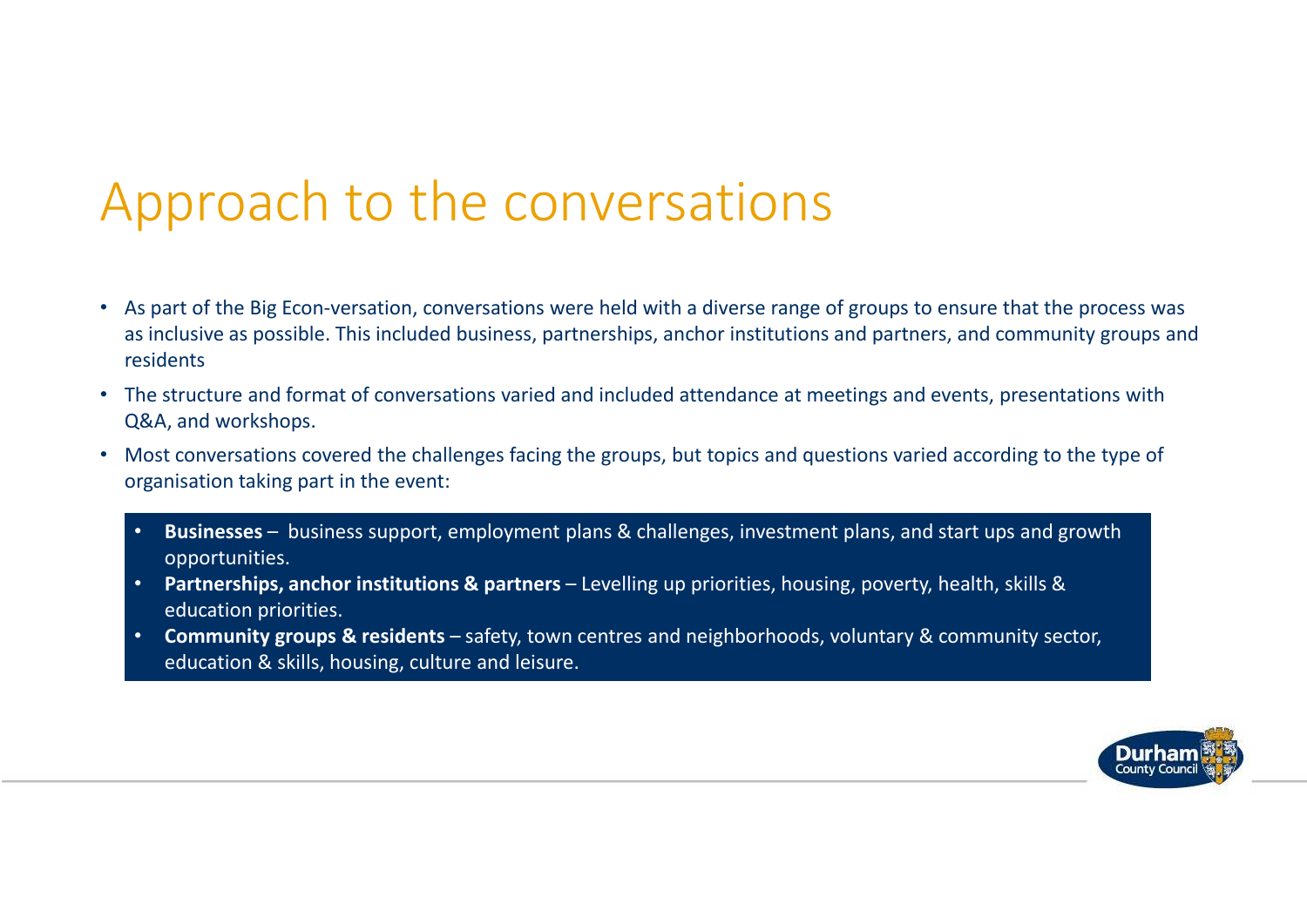#### Conversations Summary

- •**Tackle poverty and level up the county** – to address growing concerns about poverty and quality of life in light of the cost of living crisis.
- $\bullet$ **Create better jobs** – with more opportunities, particularly to help retain young people.
- •Improve transport and digital connectivity – to improve access to training and jobs, and support business growth.
- •Improve skills provision for all – across the lifecycle from young people through to older workers.
- • **Support businesses to thrive and grow** – through access to skills, employment sites, innovation and investment.
- •**Revive town centres and neighbourhoods** – repurposing high streets with a mix of services.
- $\bullet$ **Promote the county** – raising the profile of County Durham outside of the county and the North East.